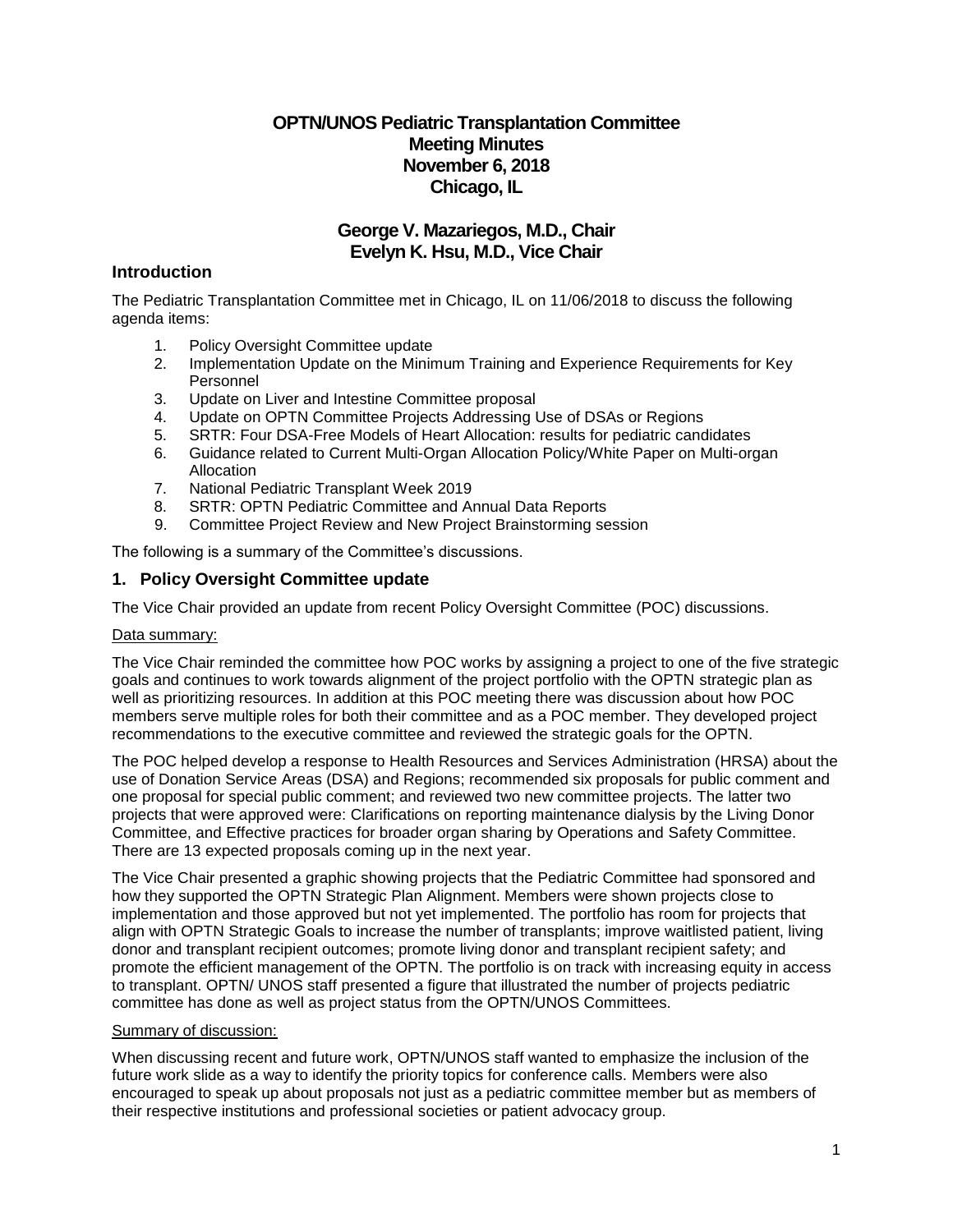The Chair discussed which projects would require pediatric input and concluded that the Eliminate the use of DSA and Regions in Kidney and Pancreas distribution and Eliminate the use of DSAs and Regions in Thoracic Distribution were the main ones. Several members brought up ethical implications regarding multi-organ transplant (MOT). OPTN/UNOS staff answered that the Ethics Committee will be sending out a white paper for public comment. Details will be discussed later during the meeting. Members expressed concerns that changes regarding broader sharing and multi-organ could adversely impact pediatric populations and that members need to be involved in these projects so that the pediatric perspective is not discounted.

The Vice Chair gave a brief explanation of the potential Region 8 split liver variance proposal that would allow the remaining liver segment to stay at the program that was allocated the primary portion of the liver.

### Next steps:

UNOS staff will research and provide additional information to the Committee about the Region 8 split liver variance proposal.

## **2. Minimum Training and Experience Requirements for Key Personnel- Implementation Update**

UNOS staff updated the Committee on what is known and what is to be determined in planning for the application period and implementation plan for the proposal to establish minimum training and experience requirements for transplant hospitals that register pediatric transplant candidates passed by the OPTN/UNOS Board of Directors (BOD) in 2015..

### Data Summary:

UNOS staff gave an update on the implementation of the 2015 proposal. Members were alerted that they will be receiving information about new key requirements for the primary transplant surgeon and primary transplant physician at pediatric transplant programs. A timeline for implementation was shared. Starting in spring 2019, a notice will be send out to all pediatric transplant programs (as well as any transplant program that has done a pediatric transplant in the last five years). It was stressed that if members think they are not going to apply, then programs need to opt out so that OPTN/UNOS knows that specific programs are not going to be in the first round of applications. Next will be a 90 day application period for programs to fill out and submit their application to UNOS. Staff recommended not to wait the entire 90 day period to fill out the application. This is because when UNOS staff look over the application something might be missing and then the time to respond to additional information requests could put the program over the 90 day deadline. Late applications will be put behind the other applications that were on time and complete. Due to the volume of applications, UNOS staff and the Membership and Standards Professional Committee (MPSC) will need time to review and approve applications. This is anticipated to take approximately 12-18 months. After MPSC approval, applications will be submitted to the OPTN/UNOS BOD for final approval in June or December 2020. UNOS staff also presented information on who to contact with additional questions.

#### Summary of Discussion:

The timeline was discussed. Several members expressed that they appreciated the advance information. They stressed the importance of spreading it among the transplant community.

Staff and members discussed issues related to implementation communications and materials. UNOS staff clarified that after the implementation, programs would not be able to continue performing pediatric transplants unless they were approved. The policy will also apply to adult programs. UNOS staff added that adult programs can apply for an exception on a case by case basis specifically for heart and liver candidates only. For example if a pediatric candidate is in an adult transplant hospital and is too sick to be moved to a pediatric transplant hospital.

Another member asked: How many times do you have to reapply after the initial approval? UNOS staff clarified that if there are any major changes in personnel, they (personnel) have to meet the requirements but that would not be a reapplication. Another member chimed in stating that in simple terms you would no longer be fulling the requirements. A different member responded by saying that if you meet the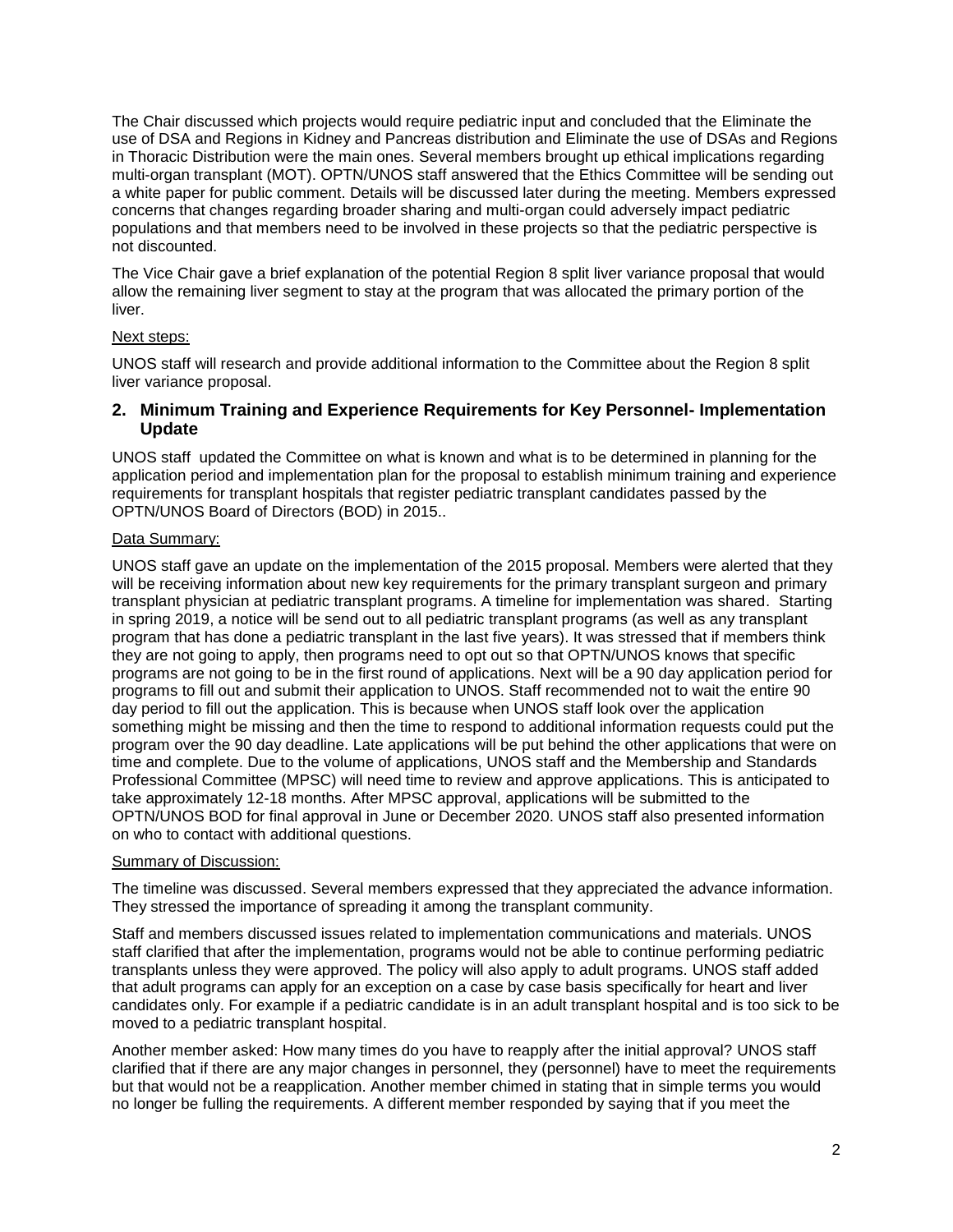requirements, then you meet them unless that person in that position leaves (e.g. about primary physician/ transplant surgeon). The new person in that position would have to meet the requirements. One member summarized that aside from the exceptions of the teenagers, and the heart and liver cases, if your program is not approved by June/December 2020 and you have a waitlist of pediatric patients, then those patients will have to be transferred to another approved program.

UNOS staff noted that there was outreach in February 2018 to remind the transplant community about the requirements. The goal is to provide proactive notice to avoid programs missing deadlines or not have the case volume needed.

A member expressed that the proposal it is very hard to read, and they would like something in plain language about what is required to better educate the community.

The Vice Chair proposed the idea of a webinar with one slide in simple language and several members agreed with the idea.

UNOS staff mentioned that there was a policy notice and that is supposed to written in plain language. A member requested that a summary sheet with personnel requirements with required numbers be created to help the proactive education efforts. UNOS staff reminded the group that there have been web based articles in Transplant Pro on the subject and included in the regional slides shown at regional meetings.

A member asked if there was any flexibility on the timeline/ wider period of application due to the potential timing issues for members to meet the requirements. UNOS staff responded by stating they will get back to them as there are several factors involved. Other members spoke about issues with meeting requirements with the recent intestine program requirements implementation and that experienced personnel were asking at the last minute to observe donors in order to meet the requirements.

Another member asked if the Office of Management and Budget (OMB) has to approve the draft of an empty application or the populated application and how this application process will fit into the new OPTN contract. UNOS Staff answered that the OMB approval process applies to UNOS/OPTN because they are a government contractor. Any new application tool needs to go to OMB for review and approval and once that happens the tool can be used to collect transplant program information. It was clarified that the OPTN contract is separate matter and that the OMB process has been always been a requirement. Staff did clarify that they would follow up regarding any potential changes that might impact what is sent for OMB approval. Another member commented that this OMB approval process could affect the time line. UNOS staff acknowledged this concern.

Another member suggested improvements to how proficiency is measured. It was stated that the current measure that a doctor will participate in a surgery is inadequate because they will not actually participate and simply scrubbing in is not satisfactory. This member suggested that you join in "weekly rounding activities or to find a mentor who would be willing to help so that it would be easier to credential and then you could have a usable and, palpable mechanism.

Another member asked where the certification form can be accessed. UNOS staff explained that the form itself has not been approved by OMB yet. Issues about staff remembering and finding documentation of previous surgeries was raised. Another member suggested that instead that a member "should watch a video for 10 minutes on the American Society for Transplantation (ASTS) portal. One member commented that we have not created a pathway that helps everyone gain the needed experience unless they are a fellow at a program that currently has the staff and facilities to provide an avenue to gain the required experience.

Leadership requested a timeline on when they will be getting these materials and stressed the need to have timely reviews to be proactive, make edits, and avoid community criticisms.

#### Next Steps:

UNOS Staff will do the following

- Send out the implementation timeline slides
- Create a plain English document/ webinar about the requirements
- Work with communications and professional education staff regarding community notifications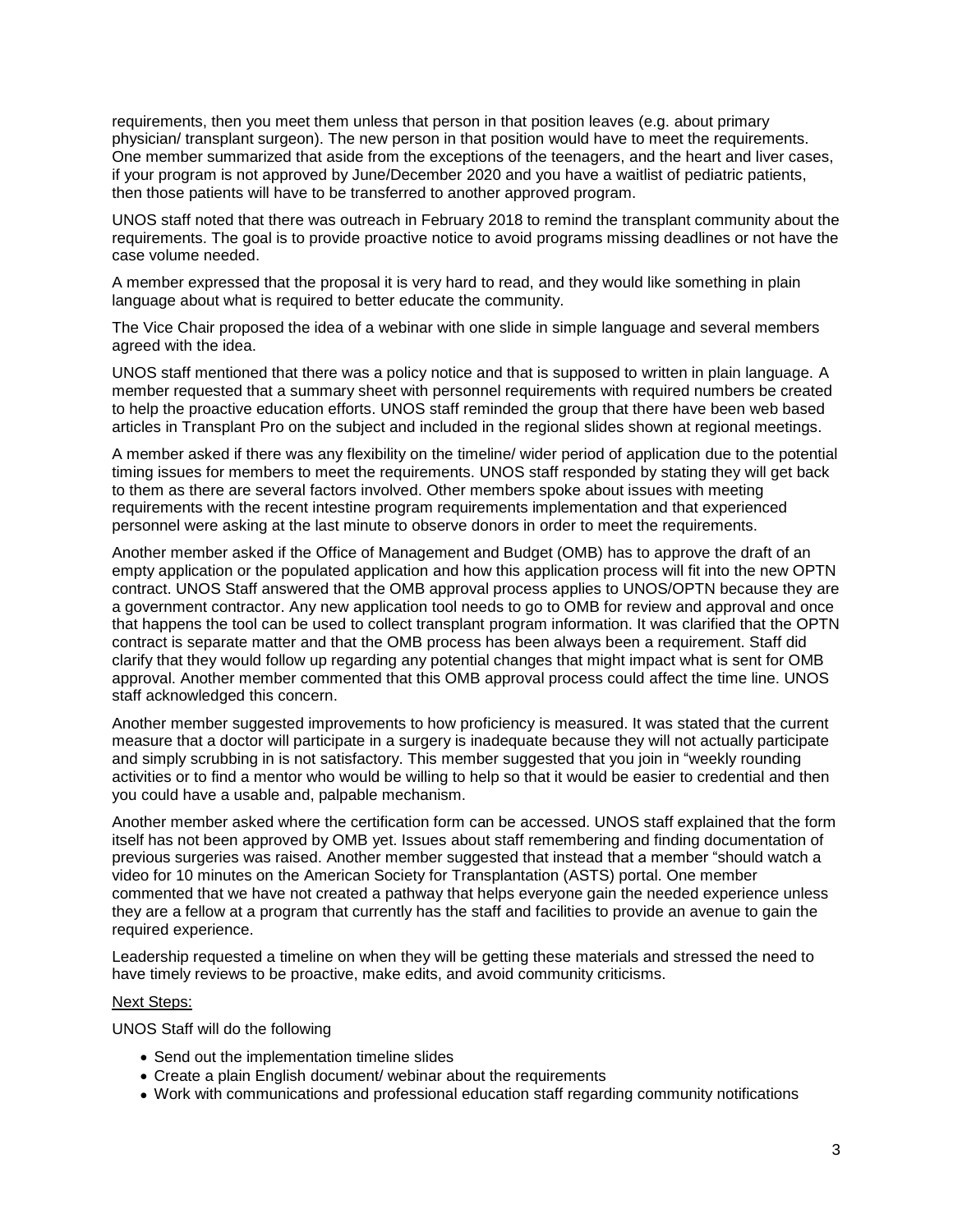- Provide an application draft with the list of requirements
- Develop a timeline on getting materials to the Committee for review
- Develop a checklist with information on for each organ and personnel role

## **3. Update on Liver and Intestine Committee proposal**

The Committee received an update on the final proposal recommended to the OPTN/UNOS BOD by the Liver and Intestines (Liver) Committee.

### Data summary:

The Liver Committee met on Friday, 11/2/2018 to discuss special public comment on their proposal and to finalize the proposal to send to the OPTN/UNOS BOD. The Scientific Registry for Transplant Recipients (SRTR) modeled two different approaches for broader distribution of organs that eliminated use of DSA and region on allocation. The Pediatric Committee was invited to participate in the Liver Committee calls where the modeling was reviewed to give feedback on the pediatric component of the data and listed to the general discussions. The Liver Committee voted to send a proposal using a Broader two circle (B2C) allocation framework with a Model for End-Stage Liver Disease (MELD) sharing threshold of 29. The B2C distances infer two different sharing thresholds based on priority or illness. It resulted in favor for distribution of livers from pediatric donors (less than 18 years old) to give priority to pediatric candidates. The adult liver discussion included a cap for a MELD score exception for candidates older than 18 years old but this would not apply to pediatric candidates.as recommended by the Pediatric Committee. There is no plan from Liver Committee leadership to create a cap on MELD/Pediatric End Stage Liver Disease (PELD) score exceptions for pediatric candidates although there will be a MELD cap for adults.

The Chair discussed lessons learned from this process including the value of transparency in the working group; having dialog between the respective committees, leadership and stakeholders; and speaking with one voice on key topics.

### Summary of discussion:

It was noted that the proposed policy will make allocation more consistent with the Final Rule. It was also noted that organ specific committees will continue evaluation and work towards more optimal and complex solutions that may consider more clinical variables between the donor and the potential recipient over time. The current proposal, however, addresses the immediate need to remove DSAs and regions as allocation units.

The Vice Chair requested a copy of the final proposal and noted that from the pediatric stand point there needs to be clarity with the exceptions and priority for pediatrics. UNOS staff will provide a copy when available. Committee members want to make sure the pediatric perspective is represented as discussed.

A member asked if there was any modeling that was done from a pediatric kidney perspective and if there was an increase in combined kidney and liver transplants. This has been a topic of discussion and UNOS staff noted that from the current data this was not expected. UNOS staff also reviewed the next steps which are proposal consideration by the assigned BOD policy group and then consideration by the full BOD at their December meeting. Pediatric Committee members want to be sure that what the Committee as well as the public has requested from the pediatric perspective is clear.

One member asked about pediatric representation on the Liver Committee. Another member responded that while there was not a large Pediatric Committee presence, pediatric members did participate and voice the pediatric perspective during the Liver Committee meeting calls. There were communications and calls to highlight points such as lack of cap exceptions and pediatric priority. Leadership noted that they were able to help weave the pediatric perspective into the proposed policy through these discussions and communications with the Liver Committee. When the pediatric perspective was presented to the Chair of the Liver Committee as a recommendation, there was no push back.

#### Next steps:

The OPTN/UNOS BOD will consider and vote on the proposal from the Liver Committee at their December 2018 meeting. Implementation is expected to start in early 2019.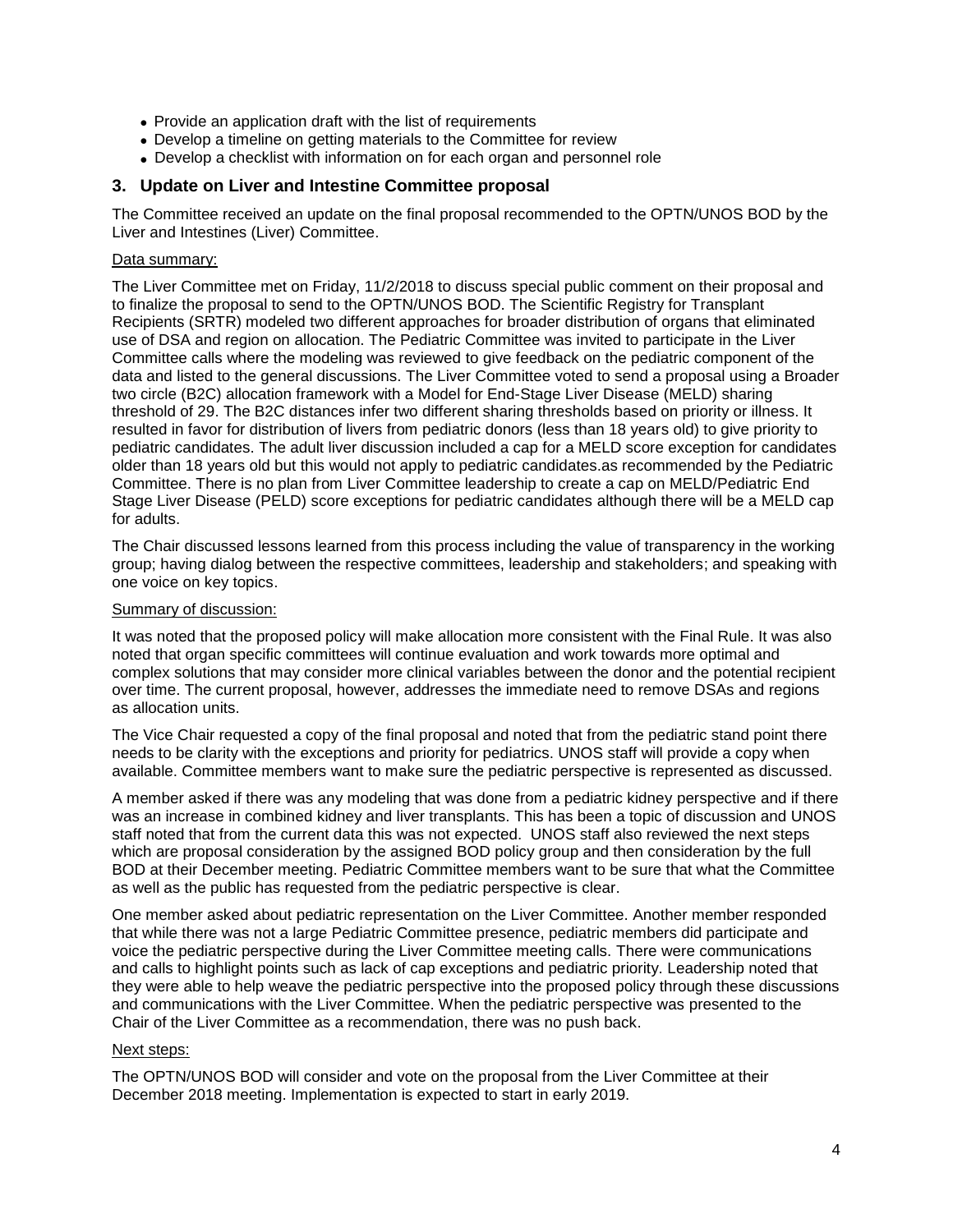# **4. Update on OPTN Committee Projects Addressing Use of DSAs or Regions**

UNOS staff gave an update on projects by other OPTN committees to amend their respective organ allocation policies to be compliant with the OPTN Final Rule. The Committee will also have an opportunity to review and discuss the Thoracic Simulated Allocation Model (TSAM) report from the SRTR and generate feedback to the Thoracic Committee.

### Data Summary:

An update Vascularized Composite Allograft (VCA) Committee proposal development was given. Current VCA allocation is within the region of the donor then goes nationally. The recommendation to the BOD will be a 750 nautical mile (nm) radius from the donor hospital as first tier of allocation. This proposal will be going out for spring 2019 public comment (1/22/19-3/22/19). If the committee would like presentation that can be arranged.

For Kidney/Pancreas there were two distribution models listed in the slides. The first was a fixed distance from a donor hospital that had expanding rings of 150 nm, 250 nm, 300 nm, and 500 nm. The second model was a hybrid proximity points model, with a single 500 nm radius from donor hospital that awards points to the candidate based on proximity to the donor. The Kidney/Pancreas Simulated Allocation Model (KPSAM) report is expected on 12/7/18. The Kidney Committee will meet after results are received to review the modeling and finalize their proposal for spring 2019 public comment (1/22/19-3/22/19).

The Thoracic Committee voted on 11/1/18 on their public comment proposal. The recommendation is to replace DSA with a 250 nm radius from donor hospital. The Pediatric Committee has been following development of this proposal and SRTR staff will present the TSAM results to assist the Committee in analyzing the results through the pediatric perspective,

#### Summary of discussion:

One member asked if there is change to allocation then would the VCA allocation table be similar to other allocation tables. UNOS staff noted that the functionally the list is something that needs to be intuitive. The VCA community has expressed that the system for VCA allocation should not be a barrier to VCA donation.

A member asked about the basis for the 750 nm size. UNOS staff responded that the 750 nm takes cold ischemic tolerances into consideration knowing that VCAs are very complex grafts with muscle being the most susceptible tissue. . Initially the VCA Committee considered 500 nm but expanded the size to 750 nm. This was done to expand the potential donor pool. There will have to bet dialogue between the OPO and transplant hospital on whether the distance will preclude acceptance.

UNOS staff noted that when the KPSAM is released it will be placed on Basecamp so that Pediatric Committee members can access the modeling and have online discussions. The Chair also asked for volunteers to participate in the Kidney Committee calls to ensure the pediatric perspective is represented. The Committee noted the importance of communicating with each other prior to the call in order to speak with a unified voice.

One member asked if there was any opportunity here to change kidney sequences C and D for children to give them priority. It was further explained that in general pediatric organs should be allocated to pediatric recipients first as happens in liver allocation. They expressed concerns that a pediatric donor with a high KDPI is going to other populations first before pediatric candidates. One member suggested developing a new proposal to address this concern in the future. The Vice Chair noted that this concern has been raised in the past and that the Committee should start a process now that clearly explains why the proposed idea would be best for pediatric candidates. Several members noted that due to the compacted time frame of the proposal it might not be the best time to request these changes. UNOS staff indicated that this issue could be addressed after geography is addressed in kidney allocation policy.

The Committee noted that is past discussions there was disagreement over the numbers that would be impacted if pediatric candidates were placed higher in the sequences. The Chair asked for a member who brought up the proposal to prepare information and a visual to explain the Committee's request. It was noted that in the KPSAM the increase access to kidneys for pediatric candidates was limited by the modeling time frame and complexity of working through these specific issues. Some members asked how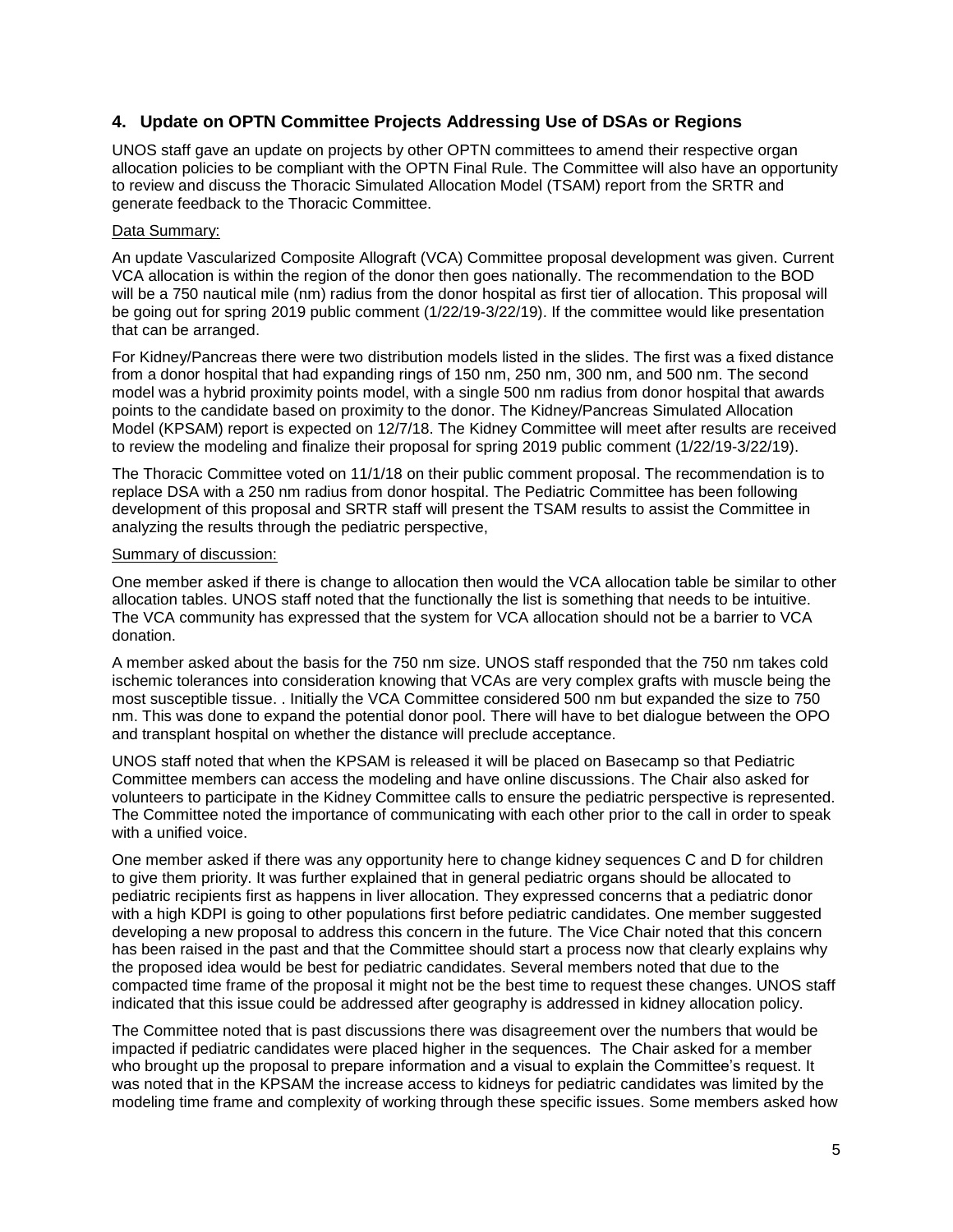all the organ specific committees are creating their own frameworks that are then supposed to align with the framework being recommended by the Geography Committee. It was noted that these changes are steps and that how to further align frameworks will become part of the next three-year OPTN/UNOS strategic plan to allow for geography changes first to comply with the Final Rule and then to further evaluate and modify policies as needed to move towards the Geography Committee recommendations that will be voted on by the BOD in December 2018.

# **5. SRTR Four DSA- free Models of heart allocation: results for pediatric candidates**

The SRTR presented data related to impacts on the pediatric population for heart allocation without use of DSA.

### Data summary:

SRTR staff presented some Thoracic Simulated Allocation Model (TSAM) results regarding the impact on pediatric heart candidates. The TSAM was done as part of overall modeling to remove DSA from heart allocation. Four models were completed and compared to current allocation policy allocation. When the study was conducted, the new rules for adult heart allocation were not yet implemented and those rules did go into effect on 10/18/18. The first two models used allocation units of 150 nm, 250 nm, and 500 nm. One had broader sharing and the other did not. The population used were candidates, recipients and donors from July 1, 2009 to June  $30<sup>th</sup>$ , 2011. The outputs modeled were transplant counts and rates, waitlist death counts and rates, post-transplant death counts and rates, and donor-recipient distances. The data is presented in an overall group and by subgroup, as well as summarized across 10 simulation runs. No statistical significance tests were performed.

Data show the minimum, maximum and average data across 10 simulation runs. Results were largely similar for waitlist death counts and rates, transplant counts and rates, post-transplant counts and rates, and increased organ travel distance with increased first circle size.

In the model of DSA, 150 nm, 250 nm, and 500 nm, first offers of adult donor organs go to adult status 1 and 2 and pediatric status 1A candidates go out to 1000 nm. Subsequent orderings for those candidates are similarly incremented. Lastly 500 nm-B; Adult status 1 and 2 and pediatric status 1A candidates are no longer eligible for broader sharing. Offer orders are by 1) status 1 adults and status 1A children within 500 nm, 2) status 2 adults within 500 nm, and 3) status 3 adults within 500 nm.

Transplants rate and counts by pediatric age group within each age groups were similar across the simulations. The pediatric transplant rate is higher than adults. The same data by pediatric status alone showed that status 1A had an increased transplant rate with the 500 nm-A and 500 nm-B models compared to DSA first. Status 1B and 2 had rates and counts similar across all simulations.

Waitlist mortality rates and counts by pediatric age group were shown. The highest waitlist mortality was observed among the youngest children. The waitlist mortality rate and counts were similar across simulation models including when done by pediatric status alone. For status 1b and 2 the waitlist mortality rates were very low. The data showed that that patients in these groups wait longer for transplant instead of dying on the list.

One-year post-transplant mortality and counts by pediatric age group were shown. In each age group, the SRTR noted similar mortality rates and counts across all simulations. When done by pediatric status, there is an increase in the number of post-transplant deaths in 1A patients when first unit of allocation is 500 nm but the rates are similar. This is because there are more status 1A transplants at 500 nm which is why the rate remains similar but post-transplant deaths increased. For status 1B and 2, rates and counts were similar across all simulations.

Median organ travel distance using nm by pediatric age group was reviewed. Due to sharing rules, median organ travel distance is usually higher in pediatrics than adults. Modeling shows an increase in distance for all pediatric age groups with the first unit of allocation at 500nm. If done by pediatric status, then the larger the circle the further the distance traveled.

In summary, there were not a lot of changes except in the pediatric status group. More specifically for status 1A, there was a difference in 500 nm-A and 500 nm-B models.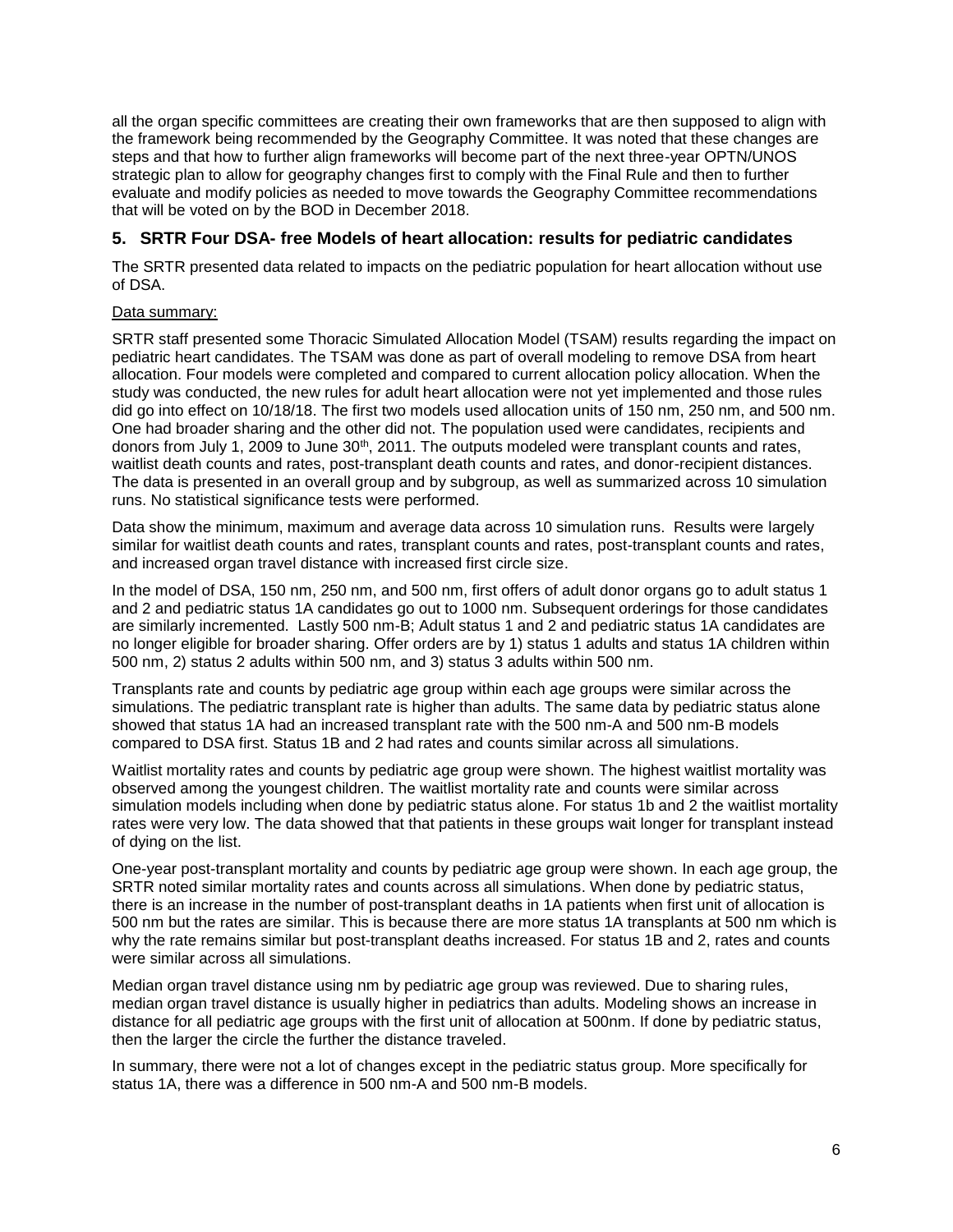#### Summary of discussion:

Member commented that the highest mortality rate for young children was sad but they questioned if it is independent of donor practices. The SRTR staff answered that pediatrics have priority. Another member responded that they did not model adults, and pediatric doctors are willing to go further for hearts and therefore data do not show anything new. It is believed that the new allocation system is working and reflecting working conditions already. Another member asked about the status 1A and another member responded that it is a large group with differing diagnoses that are not competing for the same heart.

The need to clarify what the data shows was discussed so that patients, parents, and families will not be confused or misinterpret the results. Members stated it would be helpful to have the modeling data reports in plain language. It was also noted that data by region and data on adult congenital heart transplant would be helpful. UNOS staff clarified that additional modeling is not planned.

### **6. White Paper on Multi-organ Allocation**

UNOS staff updated the Committee on an Ethics Committee project to draft a white paper on multi-organ allocation.

#### Data Summary:

Overall multi-organ transplants (MOT) have increased in the past six years and made up approximately 9% of all transplants in 2017. Previously MOT polices have been done in isolation and not in consideration of the bigger picture. This has created confusion and a lack of transparency. It has introduced the potential to create inequity in the organ distribution process. The white paper focuses on principles of equity and utility. The paper will provide recommendations in 10 to 12 areas. It will address the differences between equity and utility taking into account organ quality, prioritization, subgroups, and how adult MOT affects pediatrics MOT.

The adult MOT can impact pediatric single organ allocation. The white paper draft states that: Any *changes in the allocation system for adult organs has the potential to directly or indirectly affect the allocation of organs among the pediatric patients who may also be candidates for those same organs.*  Policies that disadvantage pediatric candidates yet advantage adult MOT violate the ethical principles of equity and utility. The draft white paper states that: *All policies that involve MOT allocation should be reviewed to ensure that they do not have a negative impact upon the number or quality of organs available to pediatric candidates.*

#### Summary of discussion:

UNOS staff advised that MOT will not have a separate pediatric paper but that pediatric concerns will be included in the current white paper under development. The Chair asked if there was a data snapshot of MOT by age and organ combinations.

Members questioned what is included in MOT. They indicated that kidney/pancreas pediatric allocation should be included although it is not in the current plan.

Members had several questions for the Ethics Committee. First, they suggested using quality adjusted life years. This is not being done due to the complexity and some members did not think that would work. Second, members asked about the scope of the paper and expressed their desire that all, not just selected, consequences be addressed. Third, the members wanted to make sure that parent opinions are sought out on what should be included. Fourth, several members brought up that getting MOT to occur is very difficult and noted that for some cases the MOT policy is there but OPOs might not follow the policy.

The Vice Chair asked if it was possible to make a stronger statement on MOT. If there is a negative impact on availability of organs to pediatric candidates, then there should be there should be a concurrent policy change to alleviate this issue. The need to be proactive was noted.

UNOS staff explained that the MOT white paper will go out for spring 2019 public comment. The Ethics Committee still has a lot of work and will be soliciting further input from other OPTN/UNOS Committees. It was noted that member scan also give feedback during public comment.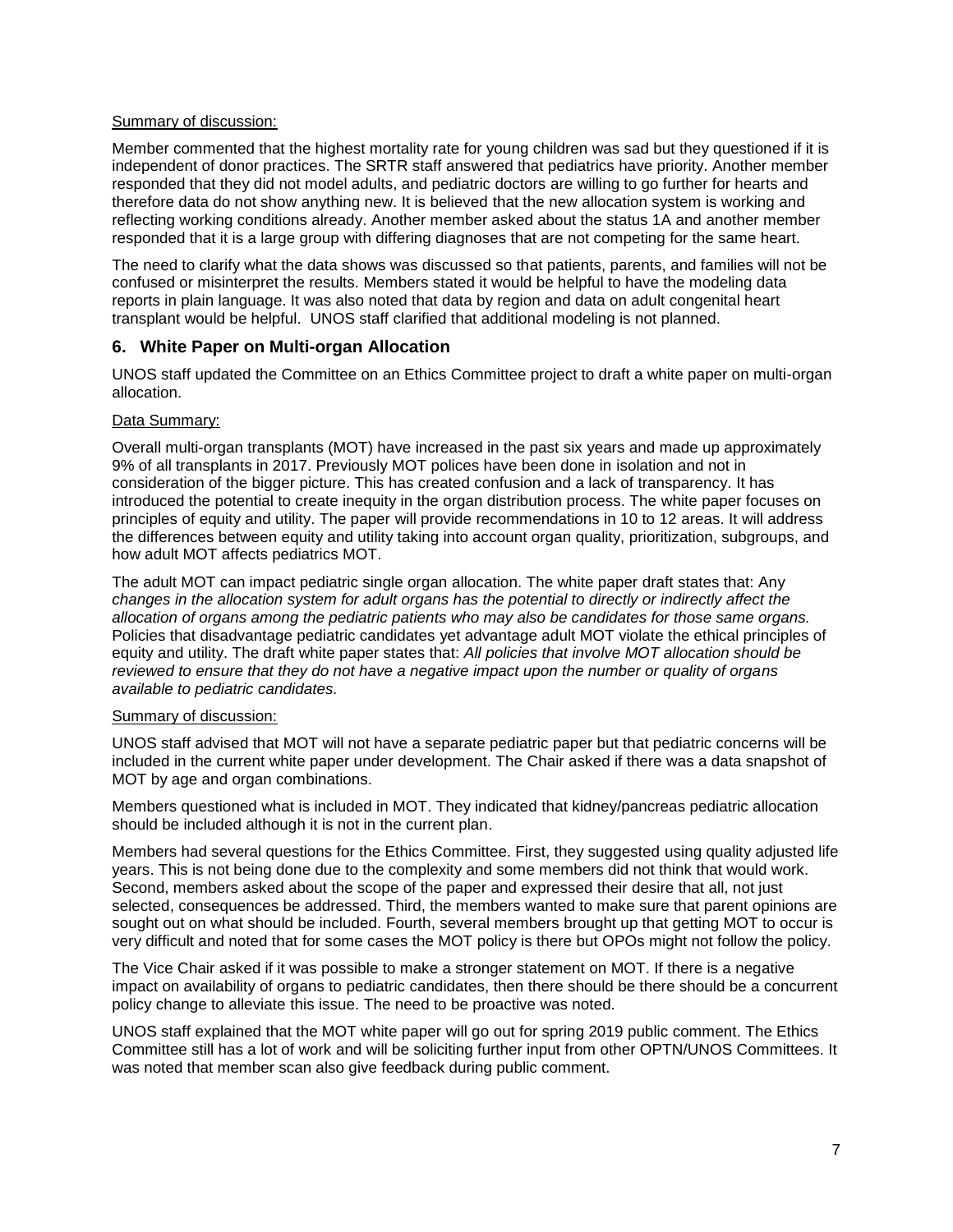## Next steps:

UNOS staff will:

- Send out MOT data by pediatric status and adult status by organ type for the past five years.
- Post Basecamp links for members to participate in Ethics Committee meetings

# **7. National Pediatric Transplant Week 2019**

The Committee received a high-level update on the plans for National Pediatric Transplant Week 2019 (April 23-27).

# Data Summary/Background:

It was noted that last year was the first year of having a national pediatric transplant week but that it was a success. Many in the community provided positive feedback.

## Summary of discussion:

Plans are to use the same artwork from last year. The Committee would like opinions and ideas on how to share a story about pediatric transplant. There will be a social media tool kit on Basecamp. This year they would like more in-person events at programs to get people more physically engaged. Last year one program did a flash mob and another program made cards. There will be videos to introduce and end the week.

# Next Steps:

Members were asked to do the following:

- Be a champion for your organization
- Be aware that Donate Life America is putting together a mailing service/contact list and to look for information from them
- Prepare a list of what others have done in the past and share the ideas
- Engage professional associations

# **8. SRTR Annual Data Reports**

SRTR staff briefed the Committee on recent additions to their Annual Data Reports (ADR) regarding pediatric transplant data.

## Data Summary:

The SRTR is working on presenting pediatric data differently. A year ago SRTR, in collaboration with the Pediatric Committee solicited input on how to improve the pediatric aspect in the ADR. There was significant dialogue on how to better represent pediatric data for each organ. There are changes to the current draft of the ADR based on this collaboration which also led to other project ideas.

A brief summary of modifications were presented. Changes to liver data included how liver 1A and 1B were separated, geography, split liver, percent of transplants by exception for pediatrics vs adults, exceptions by DSA, and the percentage of pediatric donor transplanted into adult recipients. For kidney the following changes were discussed: pediatric specific diagnosing categories, KDPI outcomes, geography, and donor type by age, and acute rejection. For heart, the SRTR made the following changes: refined diagnostic categories, geography, acute rejection and long term survival. For intestine there is a better display of data and breaking out intestine and intestine-liver.

## Summary of discussion:

Several members mentioned that they would like a separate pediatric ADR report. This idea was brought up last year. The case was made that the current reports do not capture pediatric wide concerns. Leadership commented that pediatrics might lose visibility if they had a separate report. One member asked if SRTR could do conditional outcomes across all organs and they indicated that is on their list to complete.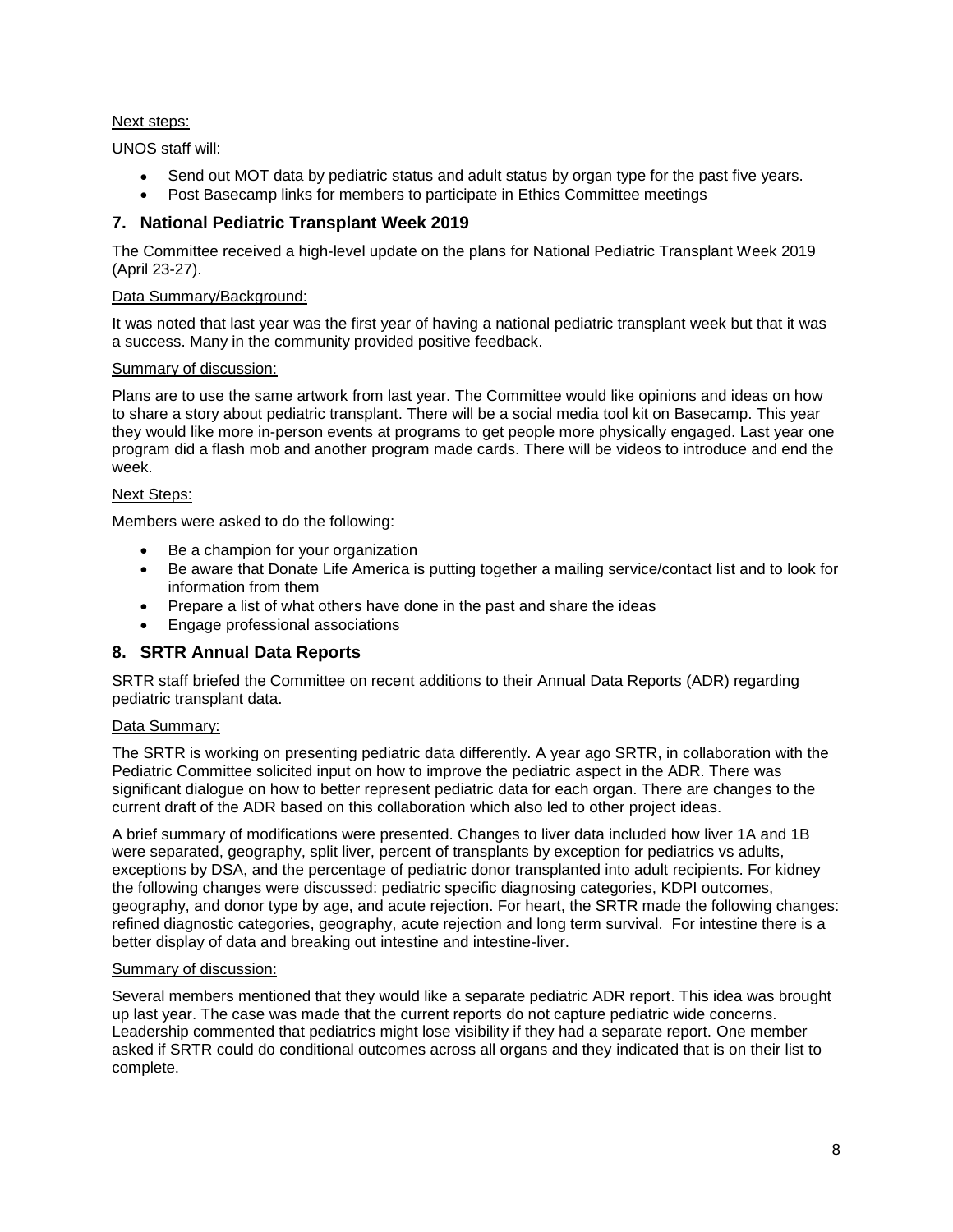## Next Steps:

SRTR has ongoing work to improve the pediatric component of the ADR. They requested volunteers to continue review and making suggestions for next year's reports.

## **9. Committee Project Review and New Project Brainstorming**

UNOS staff provided an overview of the past Committee work plan and the Committee discussed what new projects should be considered.

### Data Summary/Background:

Staff reviewed the project and policy development processes noting that there are different types of projects. Certain projects, such as policy and guidance, must go out for public comment and be approved by the BOD. There are also other Committee efforts that have a non-BOD path of developing and implementing (e.g. education only projects). All projects must clearly define the problem and what OPTN Strategic Goal will be addressed through the project.

The committee was given a list of priority ideas that the group had compiled before the meeting. These included:

- Clinical Criteria for Simultaneous Pediatric Liver/Kidney Registration
- Priority for Pediatric Kidney Candidates
- Reduce risk of suicide among pediatric transplant recipients
- Transplant outcomes in pediatric congenital heart disease
- Encourage Use of Organs from PHS Increased Risk Donors
- Evaluate Organ Turn-downs
- Update Recipient Follow-up Data Collection
- Assess for Disadvantaged Patients in the Heart Allocation System
- Increase Participation of Pediatric Kidney Programs in Kidney Paired Donation (KPD)
- Review Use of Kidneys from A2B Donors in Pediatric Kidney Candidates

#### Summary of Discussion:

The Committee formed three brainstorming groups to come up with potential new projects. They were instructed to consider:

- What is the problem we need to solve
- What data can be sourced to show evidence of the problem
- What is a solution you would propose
- Developing new ideas not on the current list

#### Group 1 Ideas:

- Improve graft longevity for kidney recipients. The idea is to look at donors between 11 and 17 years old and address how these organs are allocated including how KAS has changed who is getting these organs
- Improve transition and adherence for all organs. The idea is to look into side effects of medication
- Reevaluate categories for heart and liver allocation. The idea is to examine the impact of technological advantages in heart and the impact on mortality. For liver, the idea is to examine whether the 1b urgency status is too broad.
- Examine developmental abnormality for kidney patients between 1 and 5 years of age and whether they should have prioritization. The idea is that parents have concerns about the short term outcome data and would like more data.

#### Group 2 Ideas:

- What drives behavior for transplant programs and transplant physicians
- Split liver: Who is doing it, why, are these program better than average and if so, how they take that extra risk. A possible model to understand how to increase organ use